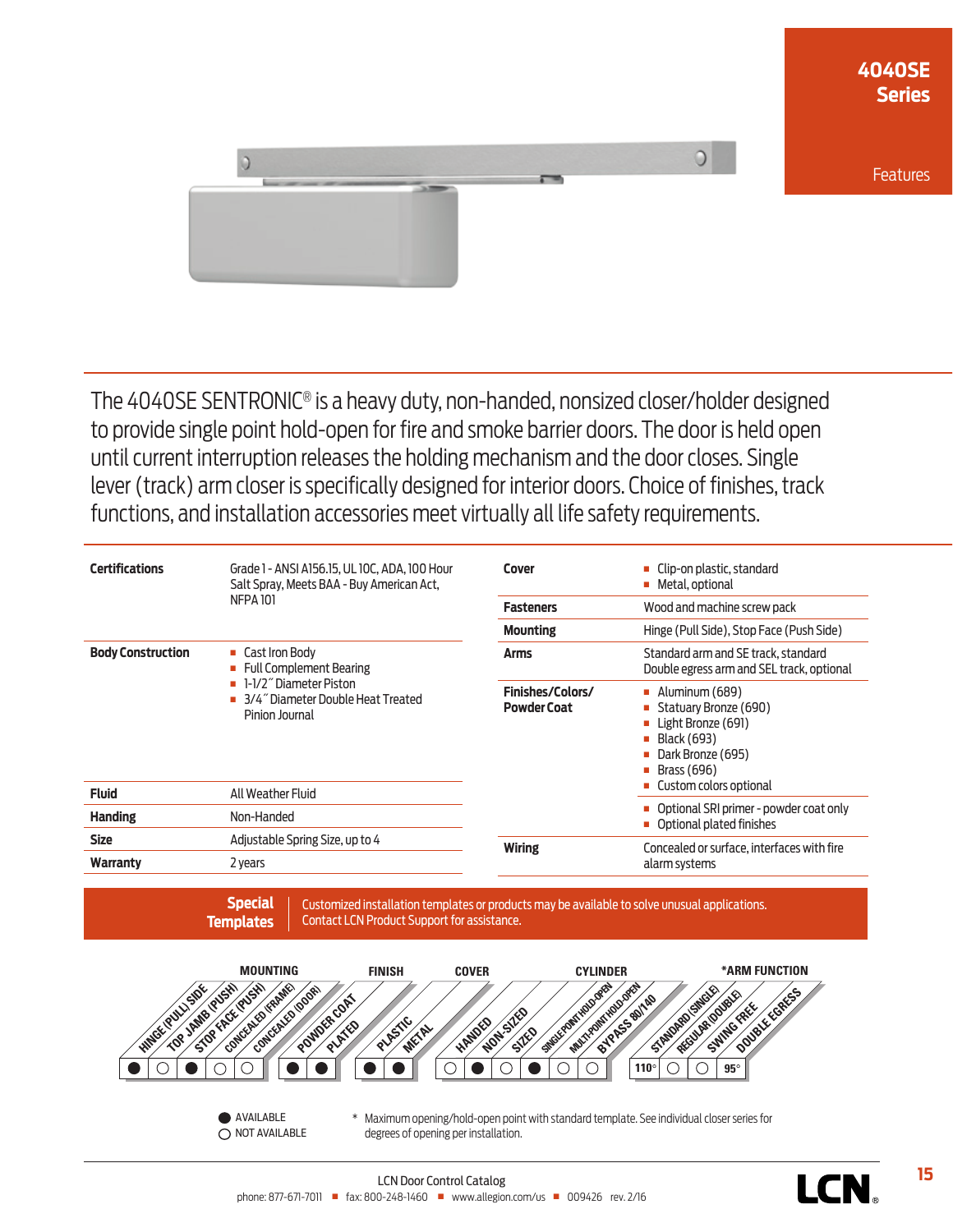# **4040SE Series**

## Mounting details

Hinge (Pull) Side Mounting



| <b>Butt Hinges</b>                | Should not exceed 5" (127 mm) in width                                                                                                                                                                                                                                                                                                                                      |  |
|-----------------------------------|-----------------------------------------------------------------------------------------------------------------------------------------------------------------------------------------------------------------------------------------------------------------------------------------------------------------------------------------------------------------------------|--|
| <b>Swing Clear Hinges</b>         | Consult factory                                                                                                                                                                                                                                                                                                                                                             |  |
| <b>Auxiliary Stop</b>             | Recommended at hold-open point                                                                                                                                                                                                                                                                                                                                              |  |
| <b>Reveal</b>                     | Should not exceed 1/8" (3 mm) for standard arm<br>Should not exceed 2-11/16" (68 mm) for double egress arm                                                                                                                                                                                                                                                                  |  |
| <b>Top Rail</b>                   | Minimum 3-1/2" (89 mm)<br>Installation with PLATE, 4040SE-18 requires SPECIAL TEMPLATE and 1-3/4" (44 mm) minimum top rail                                                                                                                                                                                                                                                  |  |
| <b>Head Frame</b>                 | Requires 2" (51 mm) minimum                                                                                                                                                                                                                                                                                                                                                 |  |
| <b>Flush Ceiling</b>              | 2" (51 mm) head frame does not require special templating                                                                                                                                                                                                                                                                                                                   |  |
| <b>Door Width</b>                 | $\blacksquare$ 2'4" (711 mm) minimum for single door with SE<br>$\blacksquare$ 4'8" (1422 mm) minimum for paired doors with SE                                                                                                                                                                                                                                              |  |
| <b>Flush Ceiling</b>              | 2-3/8" (60 mm) behind door required for 90° installation                                                                                                                                                                                                                                                                                                                    |  |
| <b>Maximum Opening</b>            | Templating allows 110°<br>$\blacksquare$<br>Hold-open points between 85° and 110° in approximately 3° increments<br>Pull side mounting on a double egress frame requires a handed double egress arm<br>Maximum hold-open to 95°<br>2-11/16" (67 mm) maximum reveal on pull side<br>SEL track provides hold-open points between 90° and 120°, in approximately 3° increments |  |
| <b>SE, SEL Electrical Options</b> | These track assemblies require a single power circuit for the holding solenoid<br>SE or SEL holding solenoid is either 24V or 120V input, please specify<br>An optional 4040SE-3210 or 8310-824 TRANSFORMER reduces 120V AC line voltage to 24V AC.<br>• Circuitry accepts either AC or DC input                                                                            |  |
| <b>Options</b>                    | Long (SEL) track<br>٠<br>Handed double egress arm for reveal under 2-11/16" (67 mm)                                                                                                                                                                                                                                                                                         |  |
| <b>SE Wiring Diagram</b>          | See "FIRE/LIFE SAFETY" section page 19 for typical wiring and electrical diagram                                                                                                                                                                                                                                                                                            |  |

*Notes:*

*• Information applies to 4040 SE unless otherwise specified*

*• Hold-open force is adjustable*

*• Momentary on/off switch board assembly for testing door release also provides over-voltage protection. Field replaceable*

*• Functions as a full rack and pinion closer when hold-open is not engaged or current is interrupted*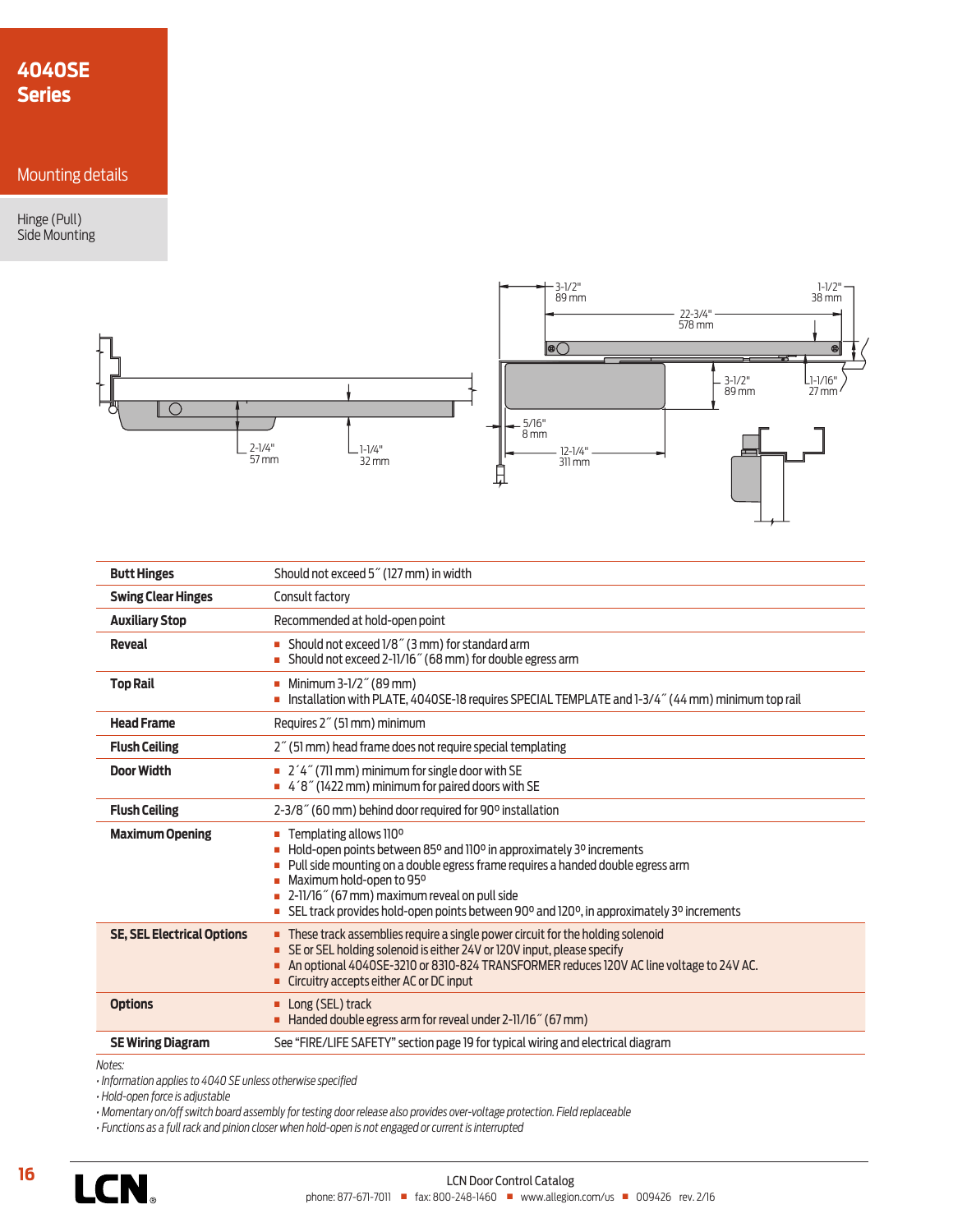# **4040SE Series**

## Mounting details

Stop Face (Push Side) Mounting



| <b>Butt Hinges</b>                | Should not exceed 5" (127 mm) in width                                                                                                                                                                                                                                                             |  |  |
|-----------------------------------|----------------------------------------------------------------------------------------------------------------------------------------------------------------------------------------------------------------------------------------------------------------------------------------------------|--|--|
| <b>Auxiliary Stop</b>             | Recommended at hold-open point                                                                                                                                                                                                                                                                     |  |  |
| <b>Top Rail</b>                   | Minimum 5-3/4" (146 mm)<br>Installation with PLATE, 4040SE-18PA requires SPECIAL TEMPLATE and 2" (51 mm) minimum top rail                                                                                                                                                                          |  |  |
| <b>Stop Width</b>                 | $1-1/4$ " (32 mm) minimum                                                                                                                                                                                                                                                                          |  |  |
| <b>Door Width</b>                 | $\blacksquare$ 2 '4" (711 mm) minimum for single door with SE<br>4'8" (1422 mm) minimum for paired doors with SE                                                                                                                                                                                   |  |  |
| <b>Maximum Opening</b>            | Templating allows 110 <sup>o</sup><br>Hold-open points between 85° and 110° in approximately 3° increments<br>SEL track provides hold-open points between 90° and 120°, in approximately 3° increments                                                                                             |  |  |
| <b>SE, SEL Electrical Options</b> | These track assemblies require a single power circuit for the holding solenoid<br>٠<br>SE or SEL holding solenoid is either 24V or 120V input, please specify<br>An optional 4040SE-3210 or 8310-824 TRANSFORMER reduces 120V AC line voltage to 24V AC<br>Circuitry accepts either AC or DC input |  |  |
| <b>Options</b>                    | Long (SEL) track<br>٠                                                                                                                                                                                                                                                                              |  |  |
| <b>SE Wiring Diagram</b>          | To either terminal<br><b>INPUT WIRES</b><br>To either terminal<br>Green ground<br>Terminal                                                                                                                                                                                                         |  |  |

### *Notes:*

*• Information applies to 4040 SE closers unless otherwise specified*

*• Momentary on/off switch board assembly for testing door release also provides over-voltage protection. Field replaceable*

*• Functions as a full rack and pinion closer when hold-open is not engaged or current is interrupted*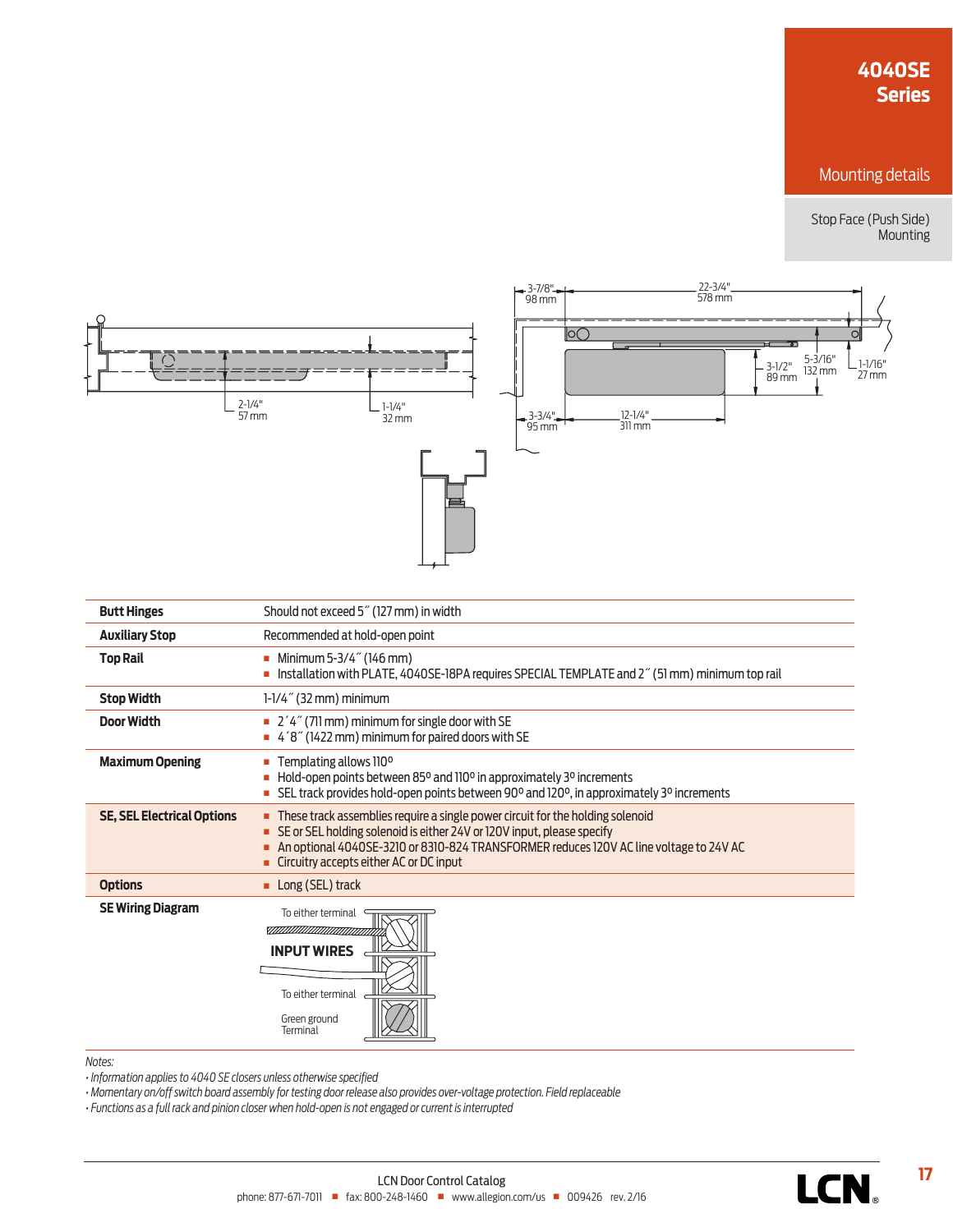# **4040SE Series**

### **Accessories**

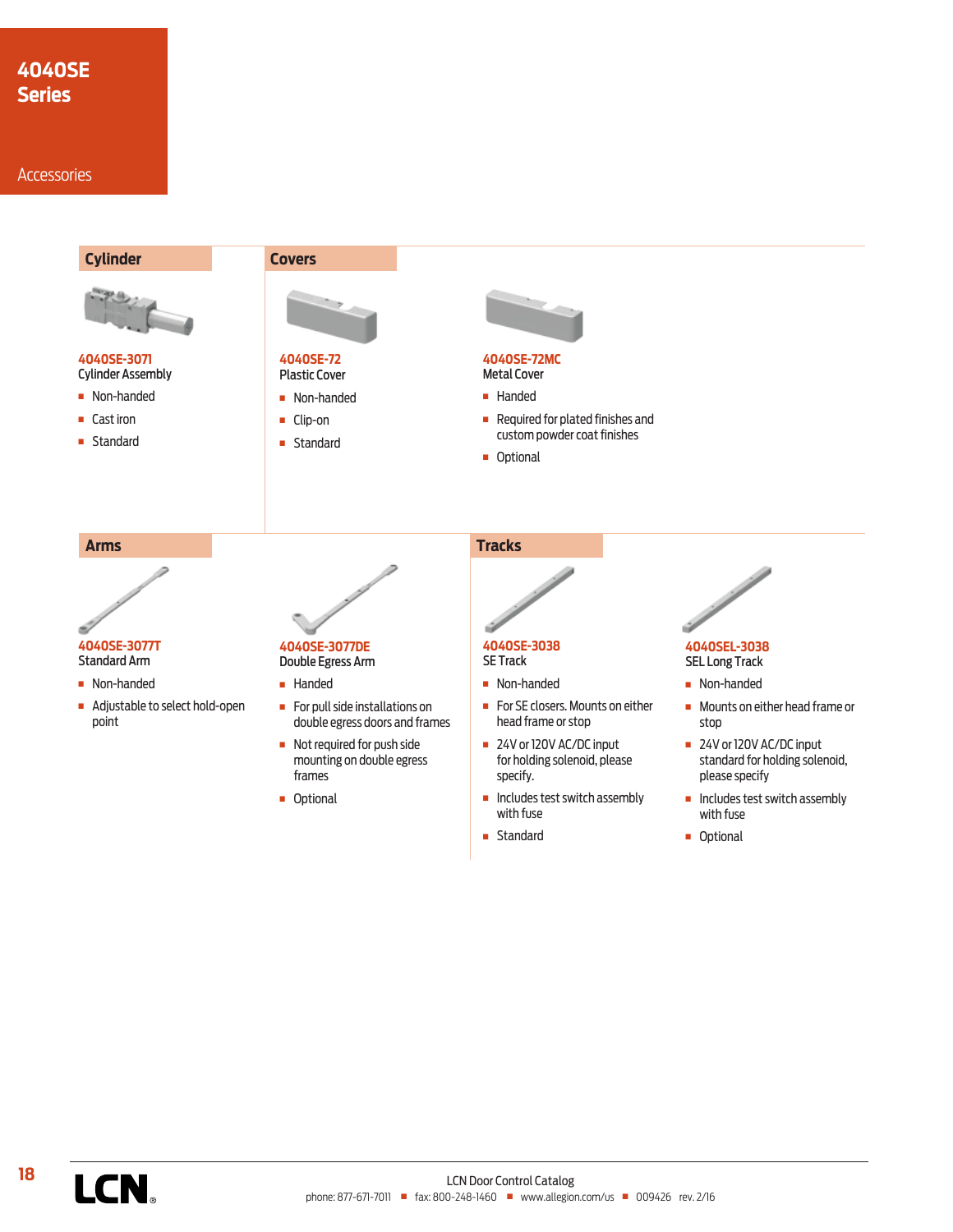# **4040SE Series**

Accessories

### **Switch**



**4040SE-3436** Test Switch

### **Installation Accessories**



#### **4040SE-18** Plate

- $\blacksquare$  Required where top rail is less than 3-1/2˝ (89 mm)
- Requires minimum 2<sup>"</sup> (51 mm) top rail
- **n** Installations require a SPECIAL TEMPLATE



#### **4040SE-18PA** Plate

- $\blacksquare$  Required where top rail is less than 5-3/4˝ (146 mm)
- Requires minimum  $2^{\prime\prime}$  (51 mm) top rail
- **n** Installations require a SPECIAL TEMPLATE



### **4040SE-81** Conduit Quick-Connector

 $\blacksquare$  Two piece connector for use with 1/2˝ conduit



### **4040SE-3034SE** Track Roller & Track Slider

- **•** Quiet, low friction roller assembly
- Shoulder dimension " $X$ " =  $1/8$ " (3 mm)
- **n** Alloy metal slider for use in SE series tracks only



#### **4040SE-3210** Transformer

- **Reduces line voltage from 120V** to 24V AC
- Mounted on cover for 4<sup>*"*</sup> (102 mm) x 4˝ x 2-1/8˝ (54 mm) junction box (by others)